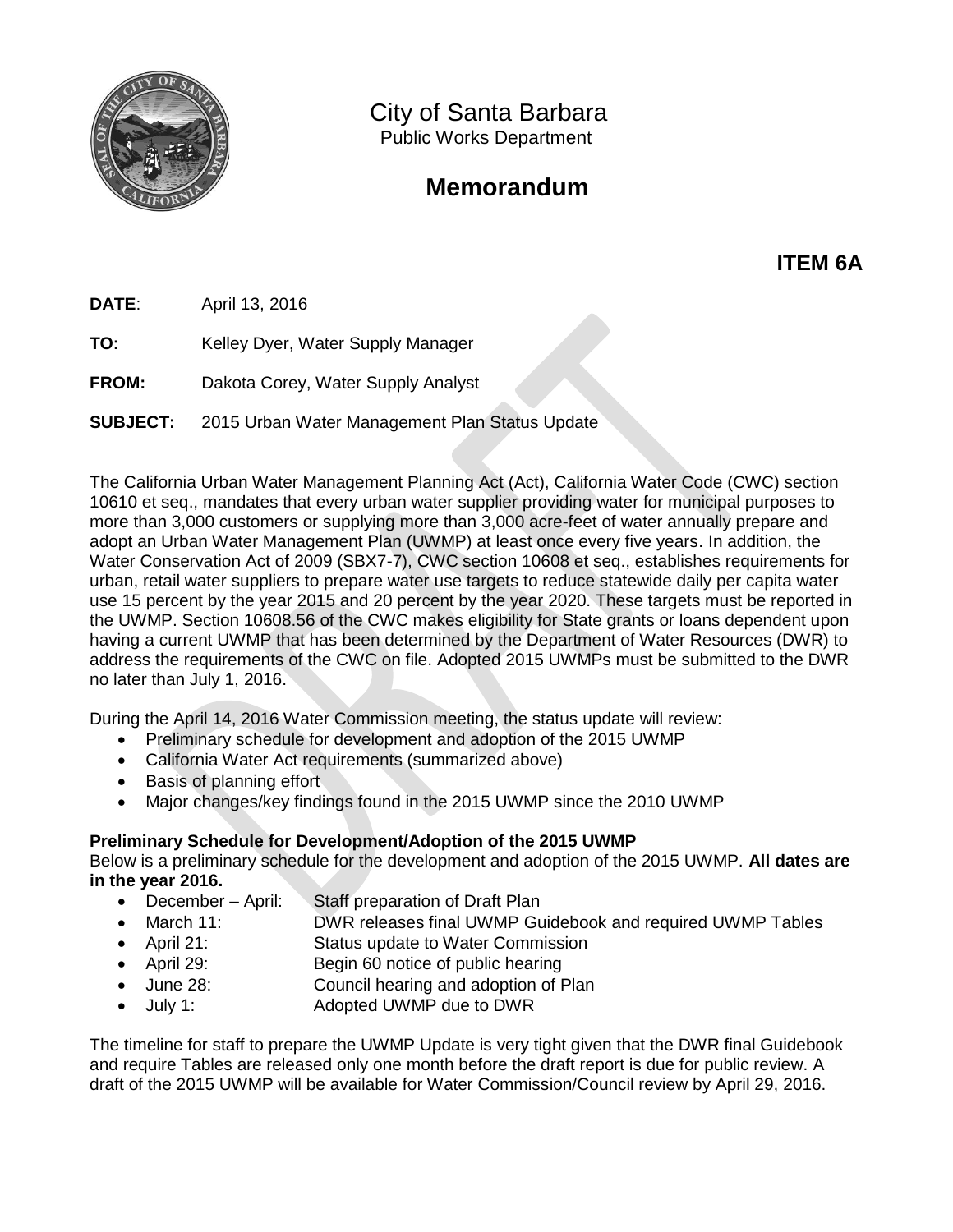## **Basis of Planning Effort**

City staff prepared and Council subsequently adopted its 2010 UWMP in June 2011. In response to comments from DWR upon review of the 2010 Plan, an addendum was prepared and adopted in June 2012. City staff is currently preparing a 2015 UWMP, which will serve as an update the 2010 Plan. The City's primary water supply management tool is its Long Term Water Supply Plan (LTWSP), adopted in June 2011. The goal of the LTWSP was to evaluate the adequacy and reliability of the City's water supply and provide a long term view of how the City's water supplies would be managed. The 2015 UWMP uses the LTWSP as its reference point in order to meet the requirements of the Act.

## **Major Changes/Key Findings Found in the 2015 UWMP**

As stated above, the 2015 UWMP updates the 2010 UWMP and uses the 2011 LTWSP as the basis for water supply projections. For this reason, there are not many significant changes between the two plans. Some of the changes and the key findings are summarized below:

- **Projections to 2035**: The UWMP must provide water supply planning for a 20 year planning horizon. Thus, the 2015 Plan projects water demands and supplies out to the year 2035.
- **Updated population numbers**: SBX7-7 requires urban water suppliers to prepare water use targets to drive conservation efforts, measured in gallons per capita per day (GPCD). A significant input to these targets is population. For 2015, DWR required that all population projections be based upon 2010 U.S. Census data. 2010 Census data was not yet available at the time the 2010 UWMP was prepared, so staff updated population projections for the 2015 plan according to methodologies provided by DWR. The basis for the 2015 Plan population projections are California Department of Finance data (which is based on 2010 Census data) for the City of Santa Barbara and the Mission Canyon areas. City staff has confirmed with DWR that the new population projections are appropriate and meet the requirements of the CWC. In general, the new population projections are higher than those in the 2010 Plan by approximately 500 people per year.
- **Compliance GPCD**: SBX7-7 also requires water suppliers to calculate and report their actual 2015 water use and determine whether or not they have met their per capita 2015 target water use. Suppliers are also required to assess their progress toward meeting their 2020 target water use. The City's 2015 target water use was 123 GPCD. Actual water use in 2015 was 102 GPCD; thus, the City has reached its 2015 target. Water use in the City was significantly decreased in 2015 compared to the "normal" conditions that the target was based upon as a result of the multi-year statewide drought. In the 2015 Plan, the City intends to demonstrate that it was on track to meet its target regardless of the extraordinary conservation seen in response to the drought. Similarly, the City intends to demonstrate that it will stay on track to meet its 2020 target of 117 GPCD, regardless of drought or non-drought conditions in the future based upon the water conservation programs developed using the Maddaus Water Management Decision Support System water conservation model.
- **Water Supply during Normal and Drought Conditions:** The UWMP requires that water supply availability is analyzed under normal hydrology, single dry year, and multi-year drought periods. Based on the historical data used in the 2011 LTWSP, the critical drought period had a duration of five years, with the worst local drought occurring during 1947-1952. At the time of developing the 2015 UWMP, the City was experiencing extreme drought conditions. City staff resources are focused on responding to the current drought emergency with planning policies adopted in the 2011 LTWSP. After the current drought emergency is over, the City will incorporate the current drought into its modeling analyses, and revisit its long-term planning